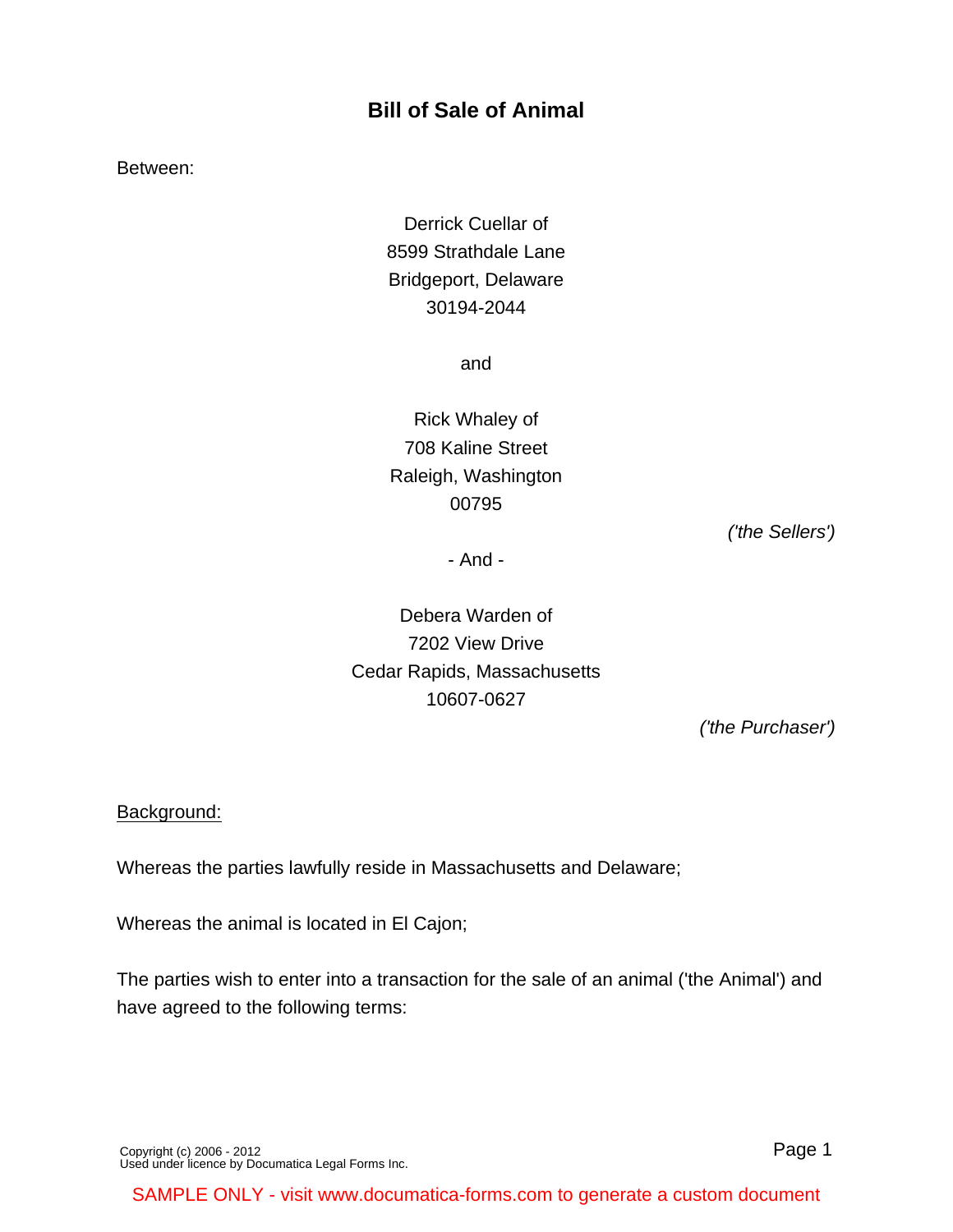# Consideration:

FOR AND IN CONSIDERATION of the sum of \$1,050.00 Australian Dollars (AUD) (including all sales taxes) the receipt of which from Debera Warden is hereby acknowledged, the Sellers hereby sell, transfer and deliver unto the Buyer as of the  $\Box$  day of  $\Box$ ,  $\Box$ ,  $\Box$ ,  $\Box$ , the Animal. Payment is to be made by Bank Draft.

# Description of Animal:

Lorem ipsum arcu quisque, aliquam lobortis.

# Warranties and Covenants:

The Sellers warrant that:

(1) The Sellers are the legal owners of the Animal and have the legal right to dispose, bail, alienate and sell the Animal at will;

(2) The Animal is free of all liens and encumbrances.

(3) The Seller covenants to defend the title of the Animal against:

(a) Any and all claims raised by other parties concerning ownership rights to the Animal;

(b) Any and all demands raised by other parties with the right to possession of the Animal

### Disclaimers:

The Sellers expressly disclaim any and all warranties, whether expressed or implied, including but not limited to, any implied warranties of merchantability and/or fitness for

[Copyright \(c\) 2006 - 2012](http://www.documatica-forms.com) [Used under licence by Documatica Legal Forms Inc.](http://www.documatica-forms.com) Page 2

SAMPLE ONLY - visit www.documatica-forms.com to generate a custom document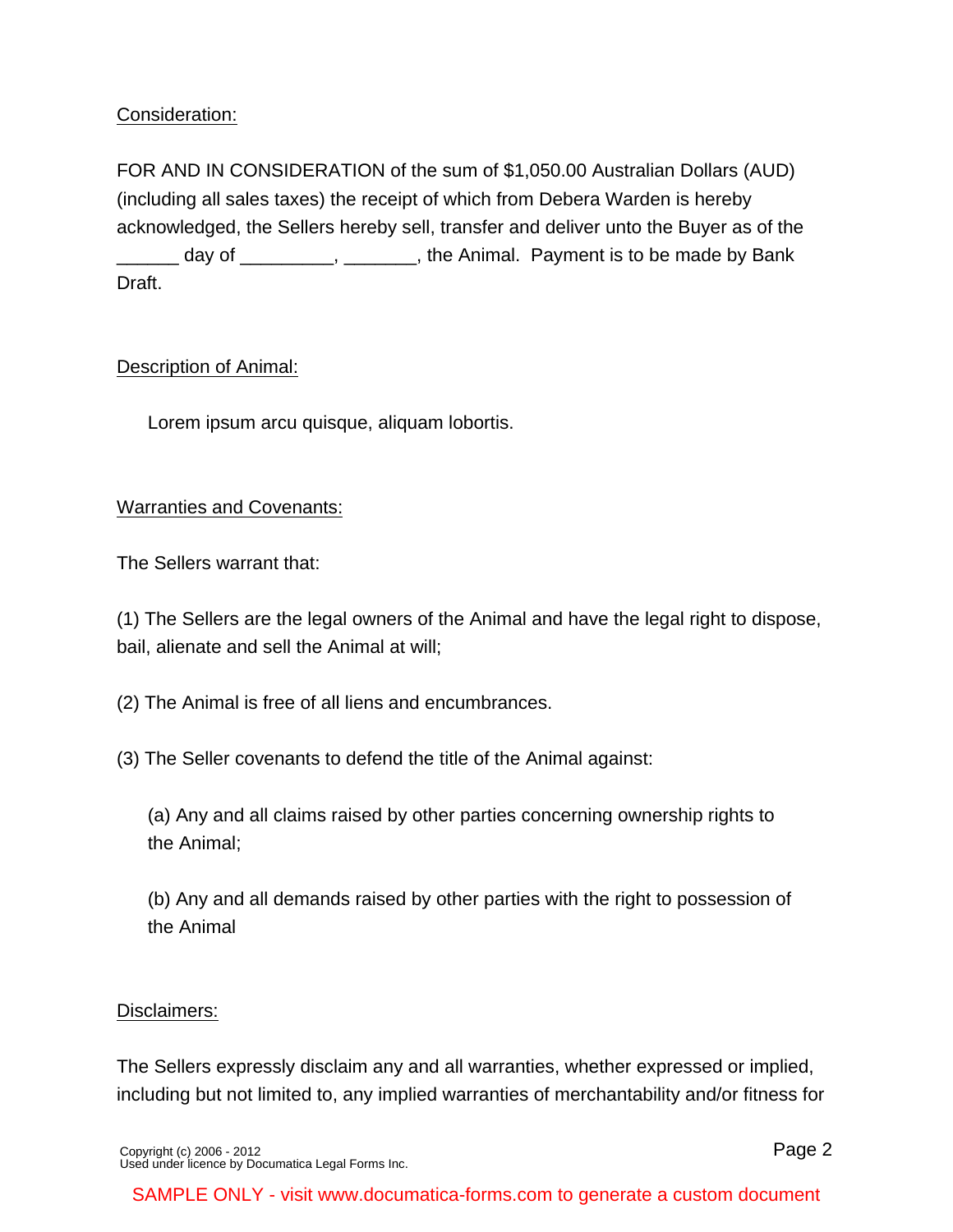a particular purpose.

In no event shall the Sellers be liable for any direct, indirect, incidental, special, exemplary, or consequential damages (including, but not limited to procurement of substitute goods or services, loss of use, data or profits, or business interruption) however caused and on any theory of liability, whether in contract, strict liability, or tort (including negligence or otherwise) arising in any way out of the sale of the Animal.

### Inspection:

The Sellers have provided the Purchaser with the opportunity to have a veterinarian of the Purchaser's choosing conduct an examination of the Animal before purchase. Any such examinations will occur at the Purchaser's expense. In executing this document, the Purchaser has accepted the Animal in its current condition,and the Sellers will not be held legally responsible for any patent or latent defects pertaining to the Animal.

### Additional Clauses:

1.) Lorem ipsum inceptos nostra consequat, fermentum sit.

(This space intentionally left blank)